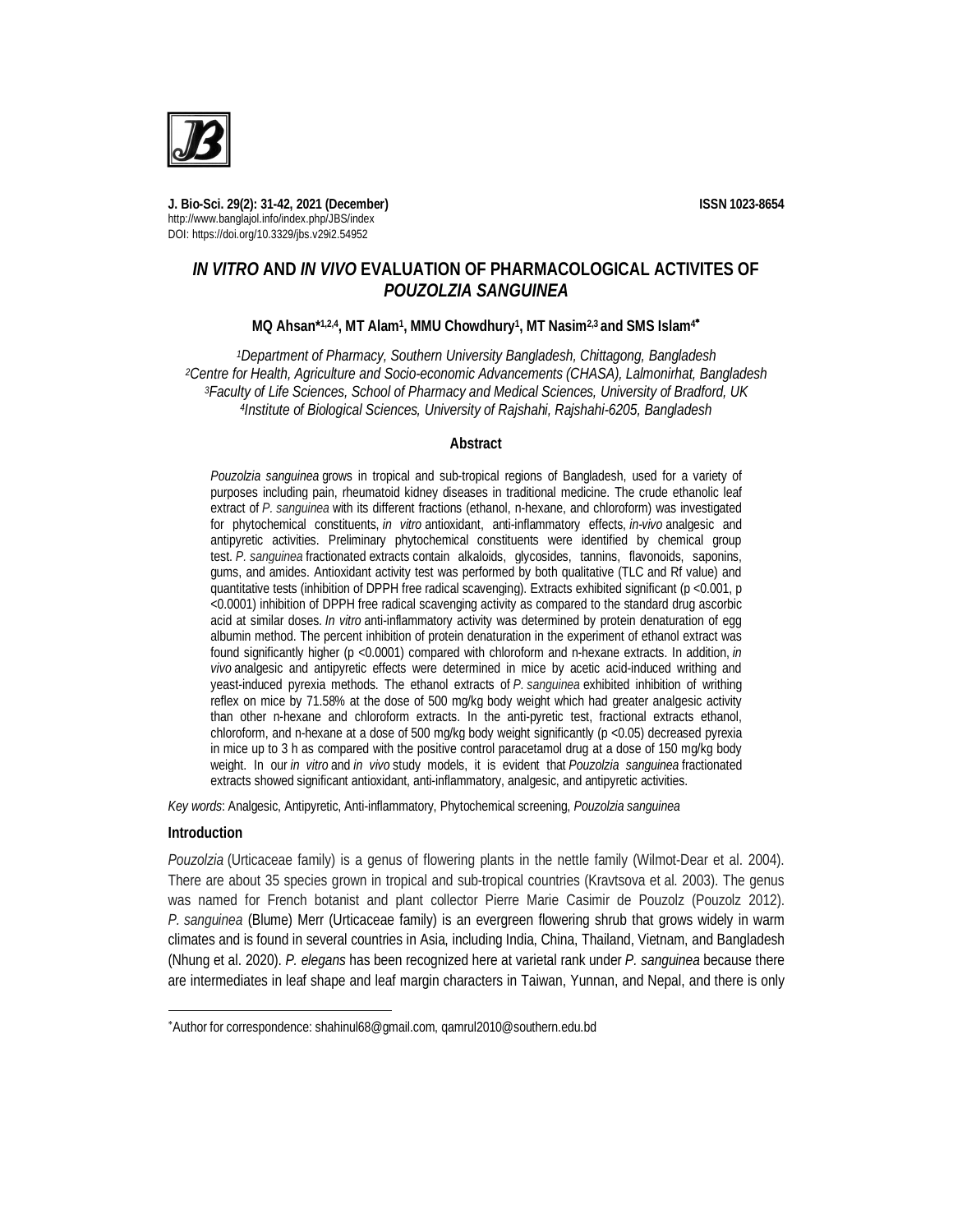partial geographic separation from *P. sanguinea* (Merrill and Elmer 1921). The genus is used for medicinal herbs as well as culinary purposes in various African and Asian countries (Grubben and Denton 2004). Recent reports on the pharmacological activities indicated that the crude plant extracts had antiinflammatory (Siriwatanametanon et al. 2010), antibacterial (Rabe and van Staden 1997), antioxidant (Yadav et al. 2012), and anti-snake venom activities (Ahmed et al. 2010). The species, *P. bennettiana* of methanolic extracts reported phenolic, flavonoids compounds and antioxidant activities (Payum et al. 2015).

The minerals, antioxidants and nutrients composition of *Pouzolzia hirta* rhizomes were determined (Prasad et al. 2014). The rhizomes of this plant have also been found rich in minerals such as Na, K, Ca, S, P, Fe, Mn, Cu and Zn. The plants rhizomes powder mixed with wheat and maize flours are used traditionally to make chapatti. The species, *P. indica* is used as remedy for the ailments in female infertility, cancer, and inflammation and as insecticide (Srisapoomi et al. 2008). An isoflavone compound of lanceolone of this plant species has been isolated (Sayeed et al. 2003). In addition, the antiproliferative effect of the methanolic part of this plant has exhibited on NB4 and HT93A acute leukemic cells, with IC<sub>50</sub> values of 28.5 mg/ml and 49.8 mg/ml, respectively (Upratya et al. 2008). The cytotoxic activity of *P. indica methanol* extract has been shown to induce apoptosis of both NB4 and HT93A cell lines (Chanyapat et al. 2013).

Aerial parts of another species, *P. zeylanica* have been used as a folk medicine for the treatment of skin and soft tissue infections, including skin abscesses, gangrenous ulcers, dysentery, syphilis, sores, boils, gonorrhea, in Fujian Provinces for over 2000 years (Dangol et al. 1991, Van Sam et al. 2008). It has been reported that the methanol extracts of *P. zeylanica* had antioxidant, anti-inflmmatory, cytotoxic, antimicrobial potential and analgesic activities (Hossain MS et al. 2016). The leaves of *P. sanguinea* are edible and are used in traditional medicines to treat diarrhea, ulcers, and inflammation (Chi 1997). No work has been reported on anti-oxidant, anti-inflammatory, antipyretic and analgesic activity. The present work has evaluated the *in vitro* and *in vivo* pharmacological activities of *P. sanguinea*.

### **Materials and Methods**

### **Chemicals**

Various chemicals and solvents (DPPH, ethanol, chloroform, n-hexane etc.) used in this study were of analytical grade and purchased from Merck, Germany. Standard drugs such as loperamide, diclofenac sodium, paracetamol and acetyl salicylic acid were obtained from Square Pharmaceuticals Ltd., Dhaka, Bangladesh.

### **Selection and identification of the plant**

Mature leaves of *P. sanguinea* were selected for study. The plants were collected from forest area, Sithakundo, Chittagong, Bangladesh in 2020. Taxonomical identification of this plant was carried out by the experts of Bangladesh Forest Research Institute Herbarium (BFRIH), Chittagong. The herbarium sheet was prepared following the standard procedure and specification suggested by the expert of the institute. The sheet was signed by the taxonomist and preserved in Pharmacognosy Laboratory, Department of Pharmacy, Southern University, Chittagong, Bangladesh.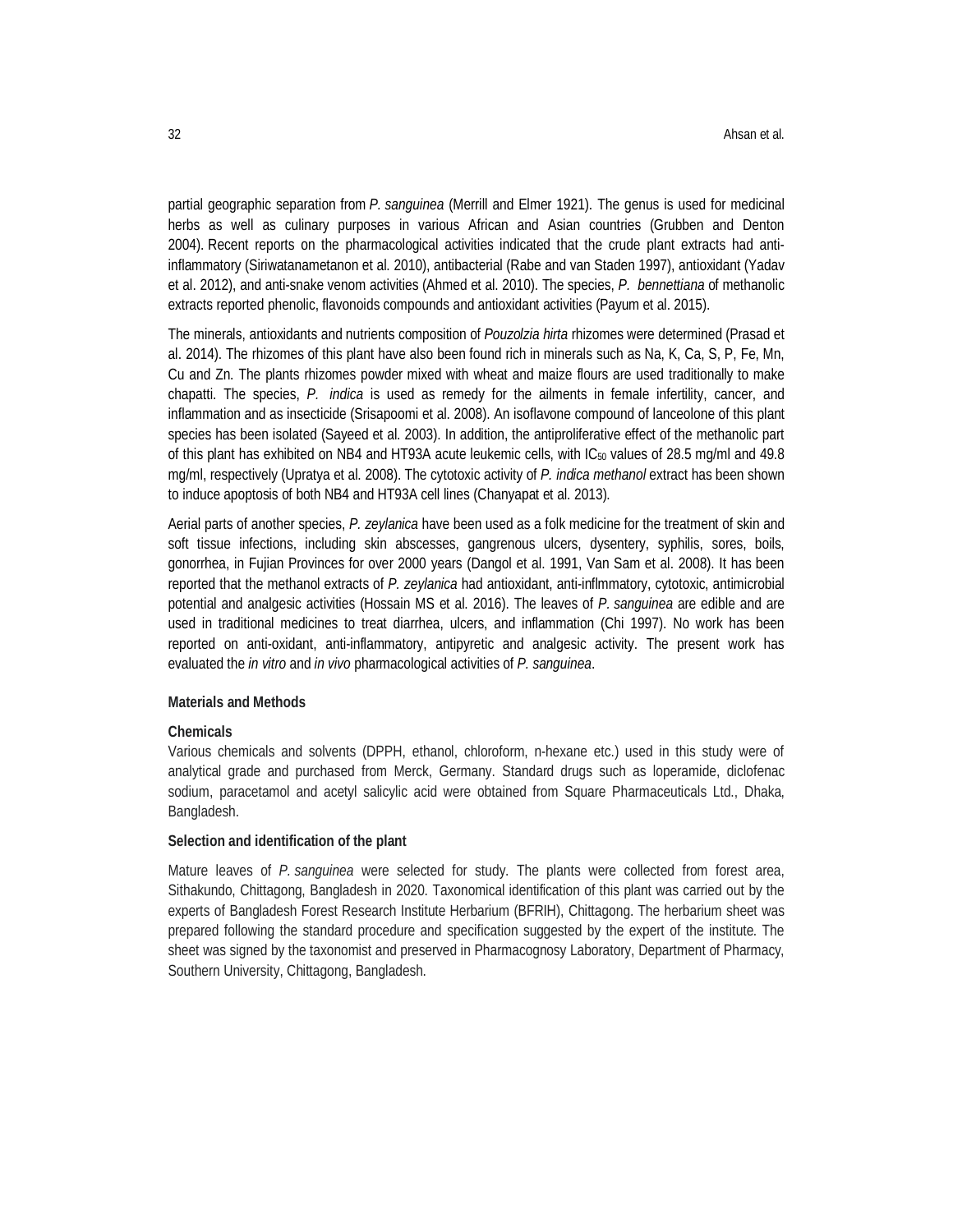# **Drying and grinding**

Collected plants were dried by shade drying at temperature not exceeding 50°C. Then these were grounded into a coarse powder with the help of a suitable grinder. The powder was stored in an airtight container and kept in a cool, dark and dry place until extraction and analysis commenced.

### **Ethanol extraction on Soxhlet apparatus**

For hot extraction, about 140 g powder of the plant was subjected to 1000 ml of absolute ethanol (96%) in a Soxhlet Apparatus (Quickfit, England). The obtained extract was collected, filtered and made to evaporate the solvent below 60°C. After evaporation of the solvent, a gummy concentrate was obtained which was designated as hot ethanolic crude extracts.

# **Fractionation of the crude ethanolic extracts**

Solvent-solvent partitioning was done using the protocol design by Kupcha (1973) and modified by Wagenen et al. (1993). The ethanolic extracts of *P. sanguinea* (together 15 g) were dissolved in a mixture of 1:4 ethanol-water solvent and then fractionated using fractionating column with n-hexane and subsequently with chloroform. Fractionation was done by using 10 ml solvent each time until 150 ml n-hexane was used and each time after vigorous shaking the mixture was allowed to stand. Solvent layers were separated and the lower layer was decanted. Similarly extraction was carried out by chloroform. The remaining extract was used as fraction of ethanol. The obtained extract was collected, filtered and made to evaporate the solvent below 50°C. After evaporation of the solvent it rendered a gummy concentrate. The gummy concentrate was weighed and taken in properly labeled clean air tight closure container and stored at 4°C (Bhal et al. 2003).

#### **Experimental animals**

Swiss albino mice of both sexes (male and female), at the age of 6-7 weeks, weighing between 25-30 g, were collected from the Bangladesh Council of Scientific and Industrial Research (BCSIR), Chittagong for *in vivo* experiment. All the mice were maintained under standard laboratory conditions of temperature at 25.0 ±1.0°C, relative humidity: 55-65% and 12 h light/12 h dark cycle and water ad libitum. All protocols for animal were followed by the Institutional Animal Ethics Committee and the appropriate measures were taken to minimize the pain or discomfort of animals (Zimmermann 1983). The animals were fasted overnight but allowed fresh water ad libitum. This study was approved by ethical research committee of Institutional Animal, Medical Ethics, Biosafety and Biosecurity Committee (IAMEBBC) for Experimentations on Animal, Human, Microbs and Living Natural Sources at the Institute of Biological Sciences, University of Rajshahi, Bangladesh.

# **Preliminary phytochemical screening**

The freshly prepared crude extract was qualitatively tested for the presence of chemical constituents. Phytochemical screenings of the extracts were performed using the following reagents and chemicals such as alkaloids with Dragendorff's reagents, flavonoids with the use of alchohol and HCl; tannins with ferric chloride, glacial acetic acid and potassium dichromate solutions and saponins with ability to produce stable foam and steroids and glycosides with Burchard and Salkowski reagent. Gum was tested using molish reagent and concentrated sulfuric acid; reducing sugars with Benedict's reagent. These were identified by characteristic color changes using standard procedures (Ghani 2005).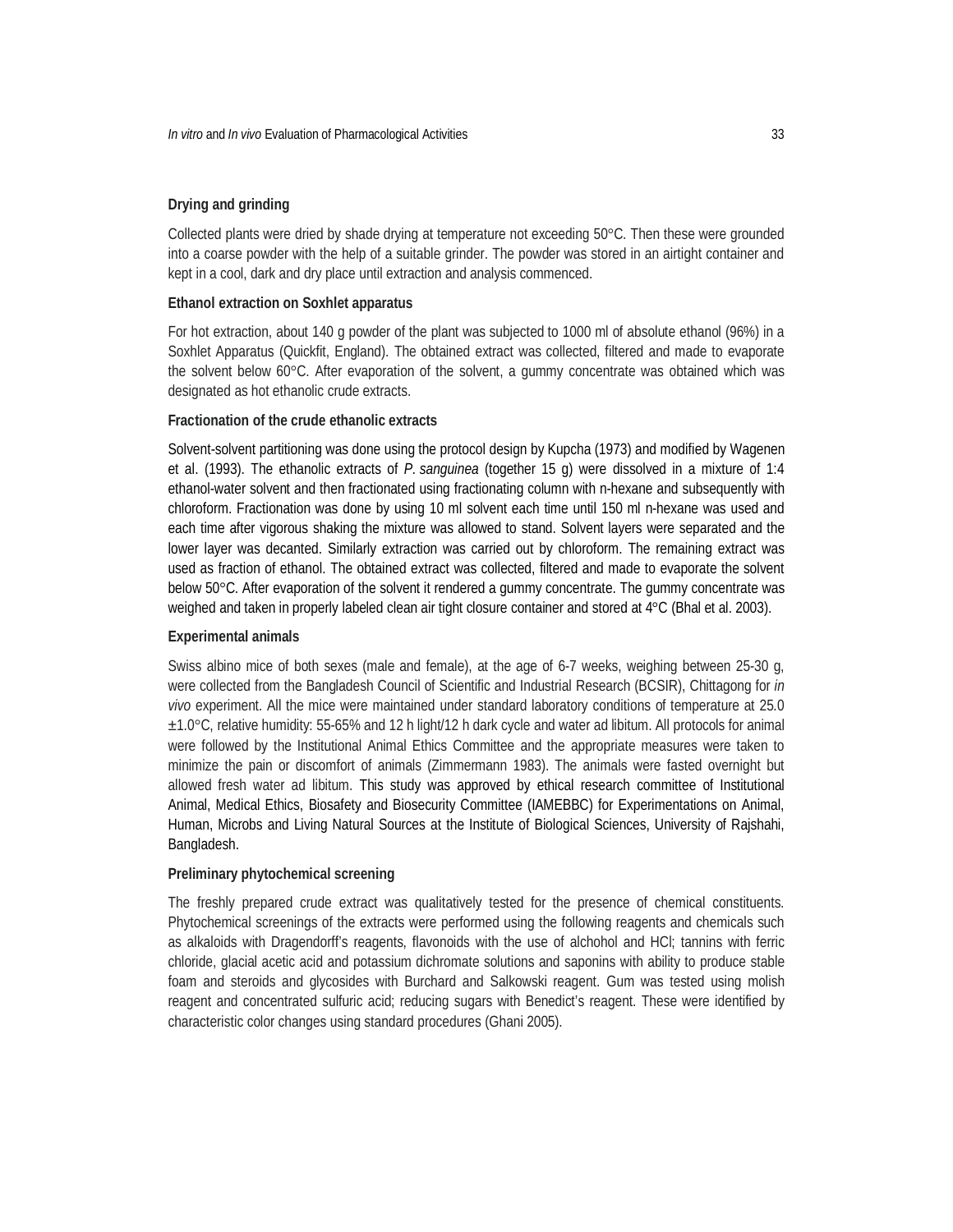# **Tests for antioxidant activity**

### **Qualitative assay**

Preliminary phytochemical screening of the ethanol extracts of *P. sanguinea* were investigated by thin layer chromatography. TLC is a technique with large applicability in the fields of plant material analysis. In the qualitative antioxidant test, the bleaching of DPPH results resolve of the bands and then the color changed (yellow with purple background) for confirmation of antioxidant property and determined Rf value by using following formula-

 $Rf value = \frac{Distanceed travelled by solute}{Distance travelled by solvent}$ 

# **Quantitative assay (DPPH free radical scavenging activity)**

The stable DPPH free-radical scavenging activity was determined using the modified method described (Chang et al. 2001). The method is based on the reduction of ethanolic DPPH solution in the presence of a hydrogen donating antioxidant, due to the formation of the non-radical form DPPH-H by reaction. 0.1 ml of ethanol extract of *P. sanguinea* (EEPS), n-hexane extract of *P. sanguinea* (NEPS) and chloroform extract of *P. sanguinea* (CEPS), at various concentrations (20 µg/ml to 100 µg/ml) was added up to 3 ml of 0.004% methanol solution of DPPH. All the reaction tubes were kept in dark except control (blank) tubes for 30 minutes. After 30 minutes, absorbance of the resulting solution was measured against a blank at 517 nm (Sultana et al. 2018). The percentage DPPH radical scavenging activities (% of SCV) by comparing the results of the test with the control (not treated with extract) using following formula-

% of SCV = 
$$
\frac{(Ao - At)}{Ao} \times 100
$$

Where, SCV = Radical scavenging activity, Ao = Absorbance of the control and  $A_t$  = Absorbance of the test (extracts / standard).

### *In vitro* **anti-inflammatory activity**

The reaction mixture (5.0 ml) consisted of 0.2 ml of egg albumin solution (from fresh hen's egg), 2.8 ml of phosphate-buffered solution (PBS, pH 6.4) and 2 ml of varying concentrations (10 µg/ml to 160 µg/ml) of fractional extracts. A similar volume of double-distilled water served as the control (blank). Next, the mixtures were incubated at 37  $\pm$  2°C in a BOD incubator for 15 min and then heated at 70°C for five minutes. After cooling, their absorbance was measured at 660 nm by using the vehicle as a blank. Acetyl salicylic acid was used as the similar concentrations for reference drug (Shinde et al. 1999). The percentage inhibition of protein denaturation was calculated by using the following formula-

% Inhibition of protein denaturation =  $(1 - \frac{Vt}{V_c}) \times 100$ 

Where,  $V_t$  = absorbance of the standard/test sample; Vc = absorbance of control.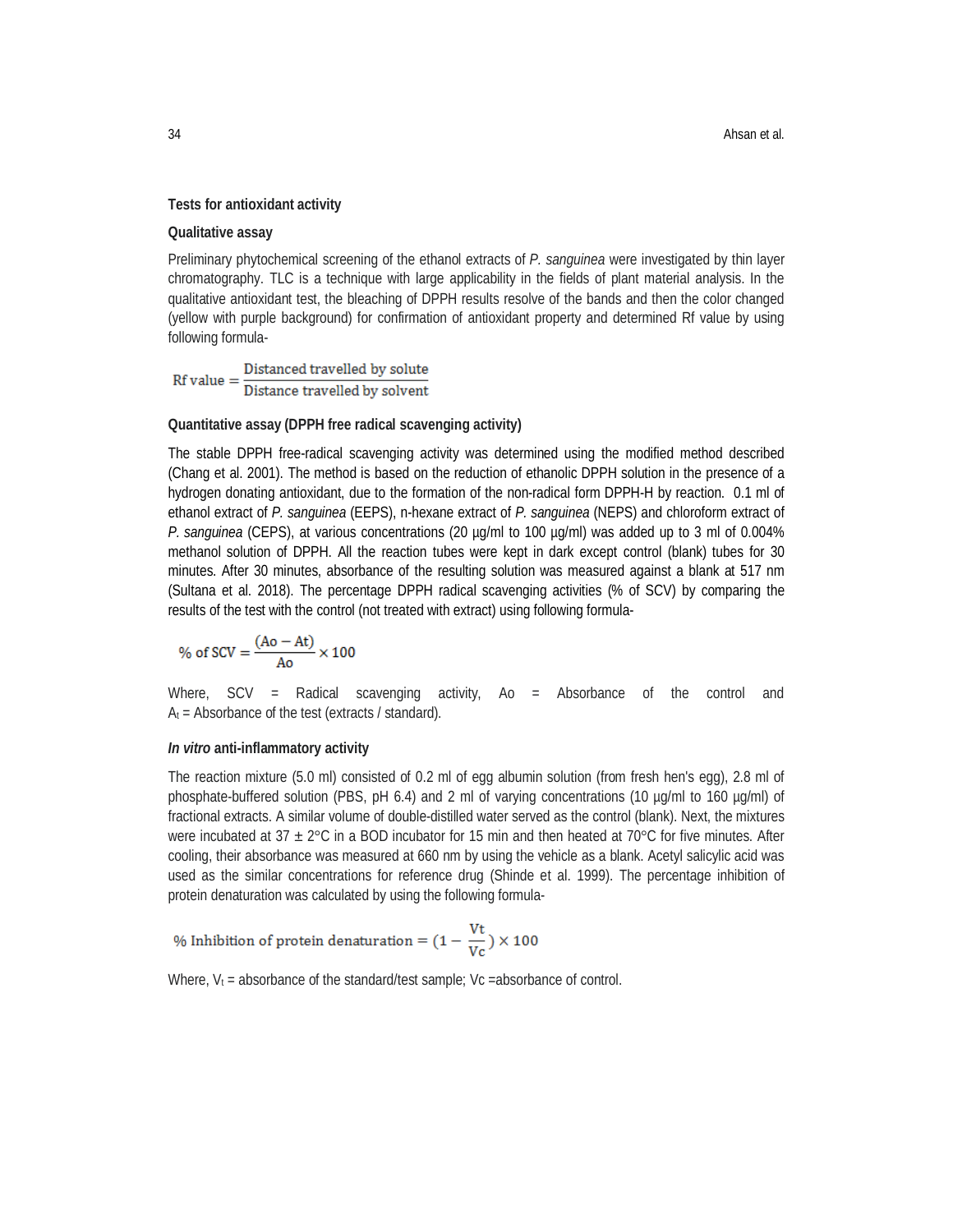# *In vivo* **analgesic activity**

# **Acetic acid-induced writhing test**

Muscle contractions were induced in mice by intra peritoneal injection of 0.7% solution of acetic acid (10 ml/kg). For test groups, 500 mg/kg of leaves extracts of EEPS, NEPS and CEPS were selected. For standard (25 mg/kg), 0.025 g of Diclofenac-Na taken and a suspension of 10 ml were made and for control group, 50 mg of Tween-80 was added with double distilled water (DDW) to 5 ml. For preparation of 0.7% acetic acid solution, 0.7 ml glacial acetic acid was mixed with DDW to 100 ml (Collier et al. 1968).

### *In vivo* **antipyretic activity**

In this test, antipyretic activity of EEPS, CEPS and NEPS was evaluated on Swiss albino mice (25-30 g) of either sex. The animals were divided into five groups, each group containing three mice. The normal body temperature of each mouse was recorded using digital thermometer and then pyrexia was induced in all mice by injecting 10% aqueous suspension of Brewer's yeast (10 ml/kg body weight). All groups were fasted overnight but free accesses to drinking water were provided. At the 18 h after yeast injection, the vehicle (double distilled water), standard drug and extracts were administered into different groups. Double distilled water at dose of 10 ml/kg body weight was administered orally to the control groups (blank) of animals and paracetamol at dose of 150 mg/kg body weight was administered orally to standard group of animals (Adams et al. 1968). The *P. sanguinea* plant extracts were administered orally at a dose of 500 mg/kg of body weight. Rectal temperature was recorded by digital thermometer at 0, 1, 2 and 3 h after drug administration.

### **Statistical analysis**

The data were presented as mean standard error mean (±SEM). The statistical data were analyzed by Microsoft Excel, t-test for multiple comparisons. For the comparison between two groups, student's t-test was employed. The significant difference was considered at  $p \lt 0.05$ ,  $p \lt 0.01$ ,  $p \lt 0.001$  and  $p \lt 0.0001$  levels.

### **Results and Discussion**

#### **Preliminary phytochemical screening**

Preliminary phytochemical screening of *P. sanguinea* revealed that all three fractional extracts contained alkaloids, glycosides, steroids, tannins, flavonids, saponins, gums and amides except chloroform extracts where flavonoids were absent. None of the extracts contained reducing sugar.

| Chemical groups | Alkaloids | Glycosides               | Steroids | annins   | lavonoids<br>Щ. | Saponins  | Reducir<br>sugal | Gums | Amides |
|-----------------|-----------|--------------------------|----------|----------|-----------------|-----------|------------------|------|--------|
| <b>EEPS</b>     | $\ddot{}$ | $\ddot{}$                |          |          | +               | $\ddot{}$ | ۰                |      |        |
| <b>CEPS</b>     | $\ddot{}$ |                          |          | $\,{}^+$ | ۰               | $\ddot{}$ |                  |      |        |
| <b>NEPS</b>     | $\ddot{}$ | $\overline{\phantom{a}}$ |          | $^+$     | $\ddot{}$       | $\,{}^+$  |                  | ٠    |        |

**Table 1.** Presumed chemical groups test for the plant

EEPS = Ethanol extract of *P. sanguinea*, CEPS = Chloroform extract of *P. sanguinea*, NEPS = n-hexane extract of *P. sanguinea*,+ = indicates present and - = indicates absent.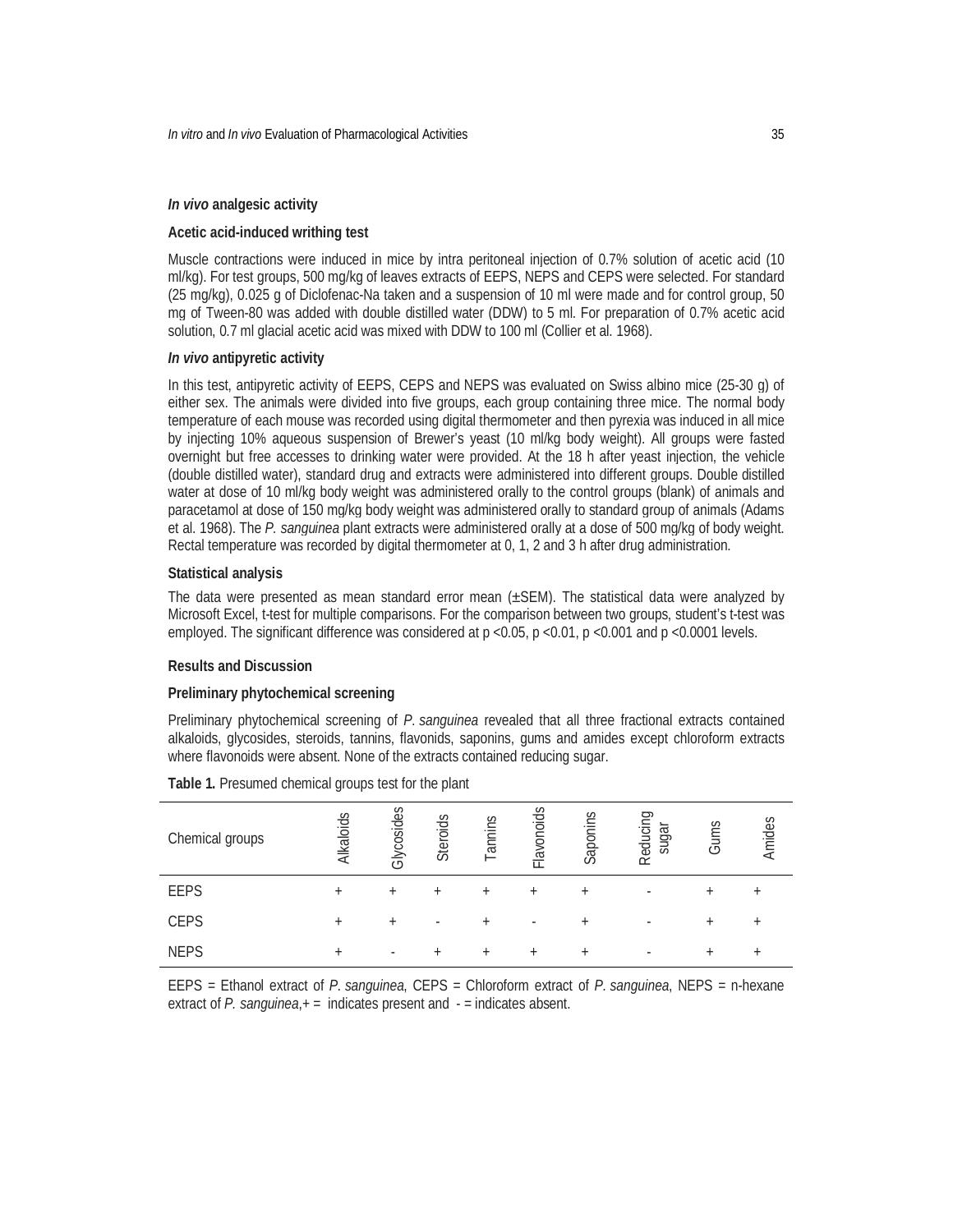# **Tests for antioxidant activity**

### **Qualitative assay**

TLC is a technique with large applicability in the fields of plant material analysis. When the plates were viewed under UV detector a lot of colored and fluorescent positive components were found in short (254 nm) and long wavelengths (360 nm) respectively, which indicated the presence of UV positive materials in the plant extract and they were marked. For the determination of Rf value, the highest number Rf value of fractional extracts found in non-polar solvents as shown in Table 2*.* EEPS extracts in three different solvents showed greatest number of Rf value than CEPS and NEPS which indicated that compounds had low affinity to the stationary phase (TLC plates).

### **Table 2.** Rf values of crude extract

| Solvent system | Rf value of EEPS | Rf value of CEPS | Rf value of NEPS |
|----------------|------------------|------------------|------------------|
| Polar          | $0.85 \pm 0.006$ | $0.73 \pm 0.019$ | $0.71 \pm 0.011$ |
| Medium polar   | $0.86 \pm 0.014$ | $0.78 \pm 0.007$ | $0.68 \pm 0.007$ |
| Non-polar      | $0.90 \pm 0.019$ | $0.82 \pm 0.003$ | $0.61 \pm 0.007$ |

EEPS = Ethanol extract of *P. sanguinea*, CEPS = Chloroform extract of *P. sanguinea*, NEPS = n-hexane extract of *P. sanguinea* and SEM = Standard error mean, n = 3, each group.

### *Quantitative assay (DPPH free radical scavenging activity)*

We have investigated the antioxidant activities of the extracts by determining free radical scavenging activities. The various concentrations of fractional extracts (20 µg/ml to 100 µg/ml) were increased with increased antioxidant activities as compared with standard drug of ascorbic acid. We found that all three extracts tested showed moderate antioxidant activities in a dose-dependent manner. Among them, EEPS showed most significant (<sup>\*</sup>p <0.001, <sup>\*\*</sup>p <0.0001) anti-oxidant activities than CEPS and NEPS. However, CEPS and NEPS similarly increased % inhibition of DPPH as the concentration increased which shown in Table 3. This study demonstrates that the fractionated leaf extracts reduced level of DPPH because of presence of alkaloids, saponins, tannins, glycoside which may be represented as an indicator of potential antioxidant activity.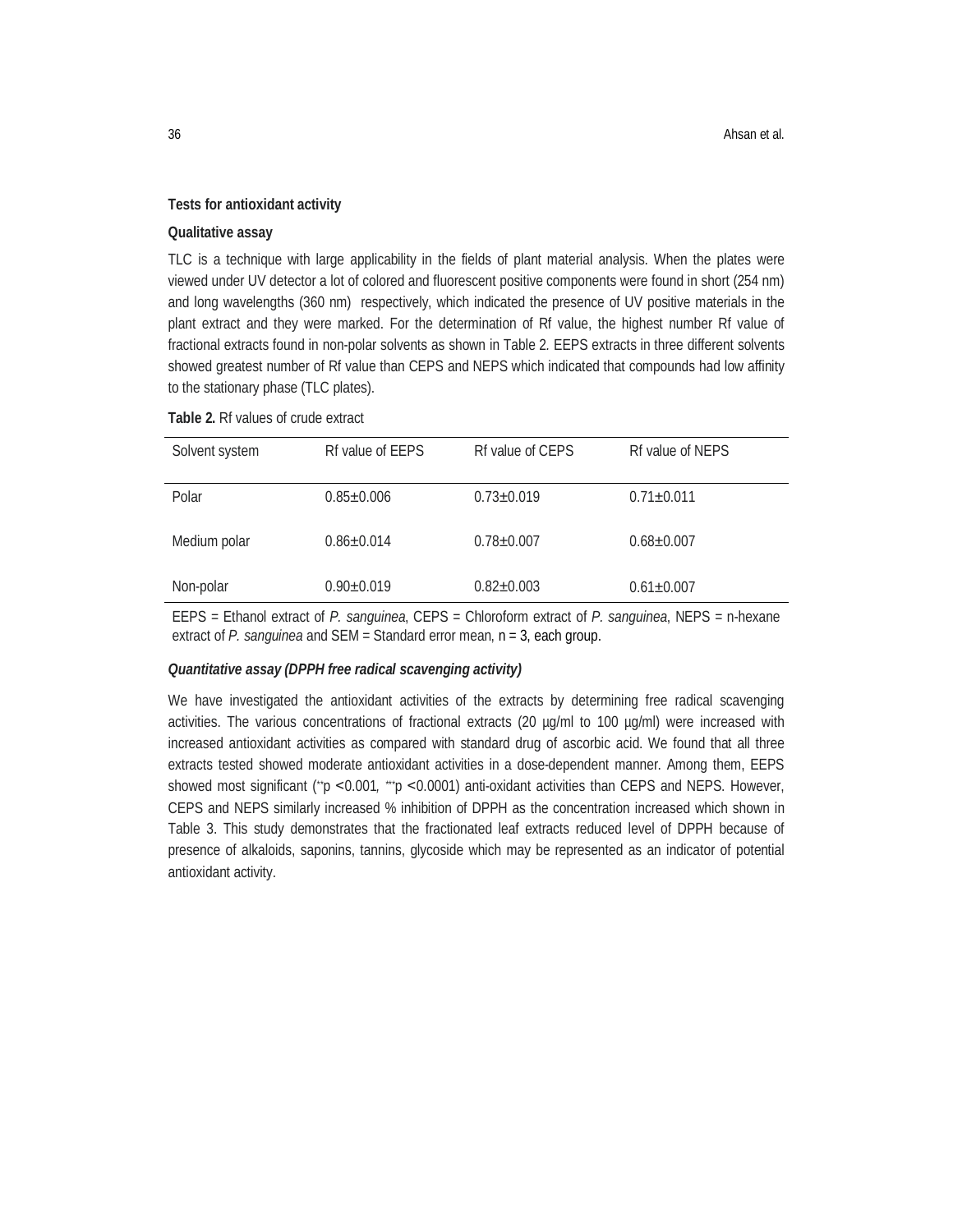| Test group      | Concentration (µg/ml) | Mean absorbance<br>(Mean ± SEM) | % Inhibition of DPPH |  |
|-----------------|-----------------------|---------------------------------|----------------------|--|
| Control (blank) | $\pmb{0}$             | $0.433 \pm 0.001$               |                      |  |
|                 | 20                    | $0.219 \pm 0.002$ ***           | 49.03                |  |
|                 | 40                    | $0.188 \pm 0.002$ ***           | 56.53                |  |
| ASC (standard)  | 60                    | $0.136 \pm 0.001$ ***           | 68.61                |  |
|                 | 80                    | $0.098 \pm 0.003$ ***           | 77.46                |  |
|                 | 100                   | $0.072 \pm 0.003$ ***           | 83.30                |  |
|                 | 20                    | $0.241 \pm 0.002$ ***           | 44.35                |  |
| <b>EEPS</b>     | 40                    | $0.224 \pm 0.002$ ***           | 48.15                |  |
|                 | 60                    | $0.183 \pm 0.003$ ***           | 57.69                |  |
|                 | 80                    | $0.159 \pm 0.006$ **            | 63.31                |  |
|                 | 100                   | $0.116 \pm 0.001$ "             | 73.15                |  |
|                 | 20                    | $0.277 \pm 0.005$ **            | 35.92                |  |
| <b>CEPS</b>     | 40                    | $0.244 \pm 0.003$               | 43.53                |  |
|                 | 60                    | $0.224 \pm 0.005$ *             | 48.15                |  |
|                 | 80                    | $0.191 \pm 0.004$ **            | 55.84                |  |
|                 | 100                   | $0.152 \pm 0.002$ ***           | 64.92                |  |
|                 | 20                    | $0.341 \pm 0.003$ *             | 21.23                |  |
| <b>NEPS</b>     | 40                    | $0.306 \pm 0.004$ **            | 29.38                |  |
|                 | 60                    | $0.263 \pm 0.0007$ ***          | 39.30                |  |
|                 | 80                    | $0.199 \pm 0.0004$ ***          | 54.00                |  |
|                 | 100                   | $0.179 \pm 0.001$ ***           | 58.69                |  |

**Table 3.** Determination of Free radical scavenging activity by DPPH

ASC = Ascorbic acid, EEPS = Ethanol extract of *P. sanguinea,* CEPS = Chloroform extract of *P. sanguine,*  NEPS = extract of *P. sanguine*,  $n = 3$ , each group, SEM = Standard error and  $p \le 0.01$   $p \le 0.001$ , \*\*\*p ˂0.0001 significant compared to control.

# *In vitro* **anti-inflammatory effect**

The *in vitro* anti-inflammatory effect of *P. sanguinea* was evaluated against protein denaturation of egg albumin. The percent inhibition of protein denaturation of EEPS was moderate 62.57% (\*p <0.001) at a concentration 160 µg/ml compared with those of NEPS and CEPS extracts. The standard drug of acetyl salicylic acid showed maximum inhibition of 79.08% ( $p$  <0.01) at the same concentration and the results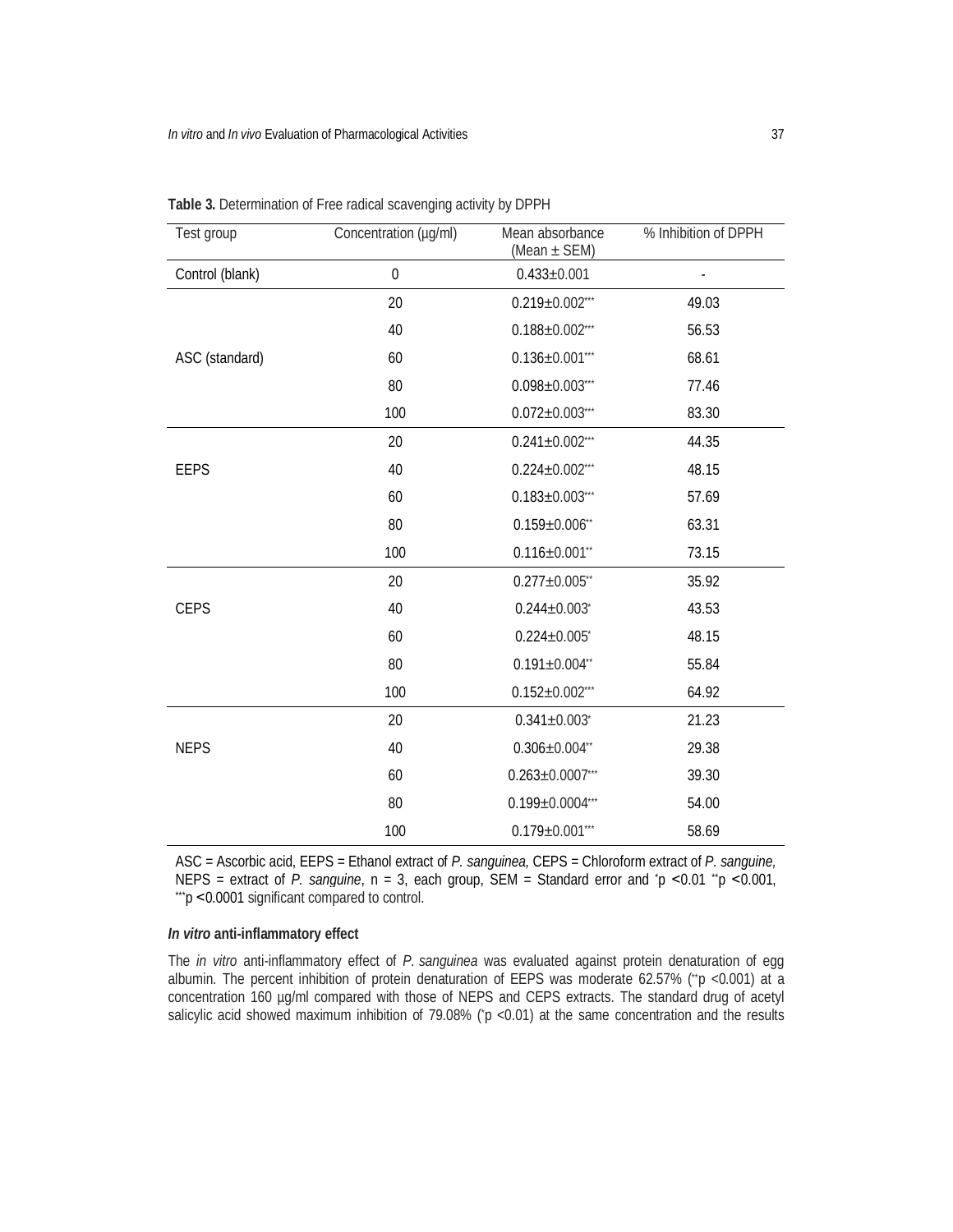have been summarized in Table 4. The inflammation is caused by denaturation of proteins. The percent inhibition of protein denaturation activities of the EEPS, NEPS and CEPS demonstrated mild to moderate anti-inflammatory activity at various concentrations tested. The presence of alkaloids, flavonoids, tannins and phenols in the extracts may inhibit prostaglandin synthetize which has been shown for its anti-inflammatory effects (Patel et al. 2012).

| Test group      | Concentration    | Absorbance mean                   | % MIPD                   |
|-----------------|------------------|-----------------------------------|--------------------------|
|                 | $(\mu g/ml)$     | $(660 \text{ nm}) \pm \text{SEM}$ |                          |
| Control (blank) | $\boldsymbol{0}$ | $1.790 \pm 0.0070$                | $\overline{\phantom{a}}$ |
|                 | 10               | $1.157 \pm 0.032$ ***             | 35.32                    |
|                 | 20               | $0.886 \pm 0.017$ ***             | 50.46                    |
| ASA (standard)  | 40               | $0.706 \pm 0.004$ ***             | 60.52                    |
|                 | 80               | $0.494 \pm 0.004$ **              | 72.40                    |
|                 | 160              | $0.374 \pm 0.0004^*$              | 79.08                    |
|                 | 10               | $1.506 \pm 0.014$                 | 15.82                    |
| <b>EEPS</b>     | 20               | $1.376 \pm 0.010^{\circ}$         | 23.09                    |
|                 | 40               | $1.133 \pm 0.010$ **              | 36.68                    |
|                 | 80               | $0.095 \pm 0.004$ **              | 47.11                    |
|                 | 160              | $0.067 \pm 0.007$ **              | 62.57                    |
|                 | 10               | $1.610\pm0.010^*$                 | 10.05                    |
| <b>CEPS</b>     | 20               | $1.553 \pm 0.014^*$               | 13.22                    |
|                 | 40               | $1.296 \pm 0.004$ **              | 27.56                    |
|                 | 80               | $0.967 \pm 0.010$ **              | 45.99                    |
|                 | 160              | $0.763 \pm 0.017$ **              | 57.35                    |
|                 | 10               | $1.576 \pm 0.010^*$               | 11.91                    |
| <b>NEPS</b>     | 20               | $1.420 \pm 0.018$                 | 20.67                    |
|                 | 40               | $1.116 \pm 0.010$ **              | 37.61                    |
|                 | 80               | $0.913 \pm 0.017$ **              | 48.97                    |
|                 | 160              | $0.726 \pm 0.010$ ***             | 59.40                    |

**Table 4.** Spectrophotometric determination of anti-inflammatory activity of fractional extracts of *P. sanguinea*

ASA = Acetyl salicylic acid, EEPS = Ethanol extract of *P. sanguinea*, CEPS = Chloroform extract of *P. sanguine*, NEPS = extract of *P. sanguine*, MIDP = Mean inhibition protein denaturation, SEM = Standard error mean,  $n = 3$ , each group and  $p = <0.01$ ,  $p = <0.001$ ,  $p = <0.0001$  significant compared to control.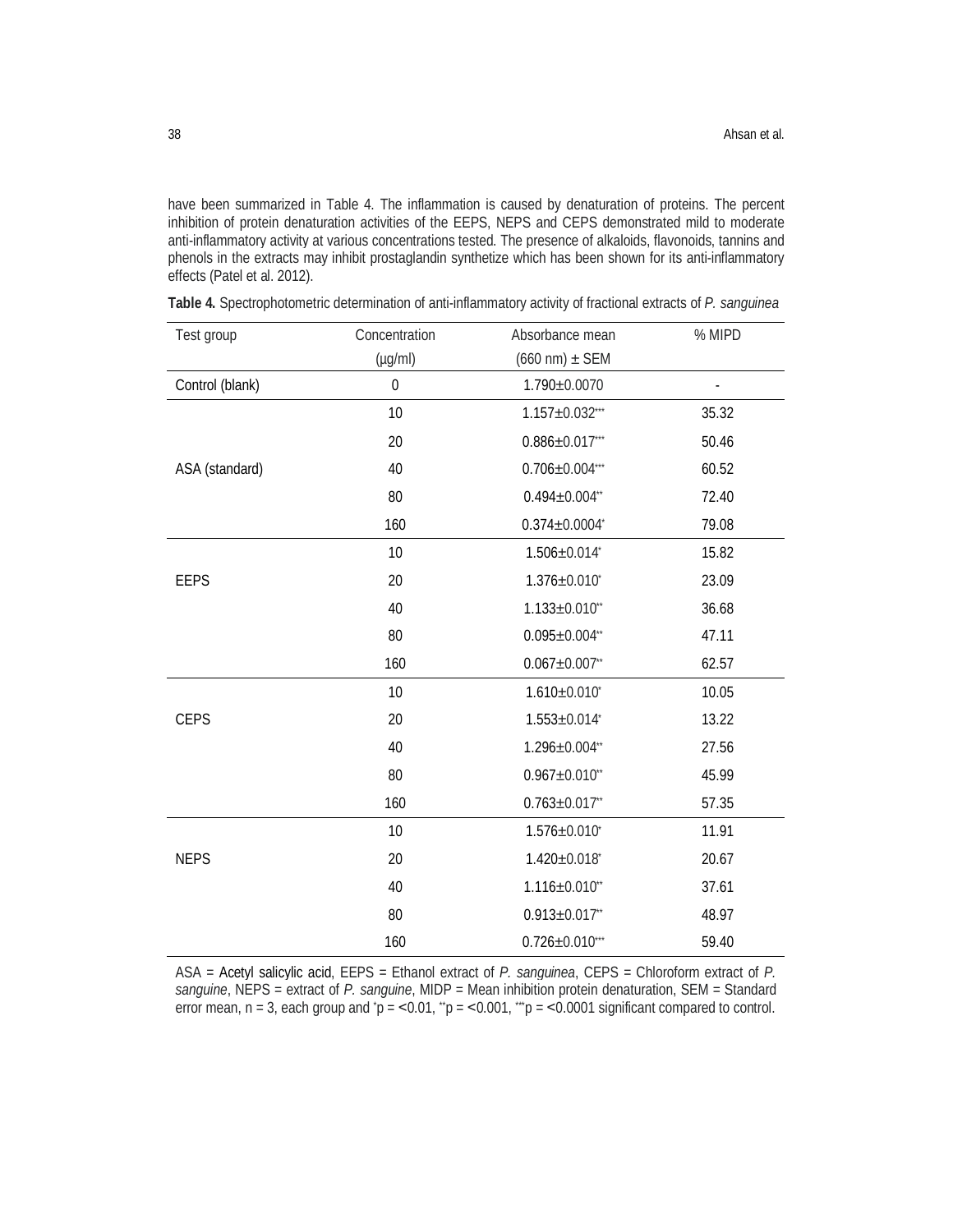# **Analgesic activity**

In *in vivo* analgesic activity test, the EEPS, CEPS and NEPS reduced significantly the number of writhing. EEPS, CEPS and NEPS showed significant protection in analgesic test at the dose of 500 mg/kg body weight and the activities exhibited were 71.58% ( $\ddot{p}$  <0.05), 57.37%, ( $\ddot{p}$  <0.01) and 46.45% ( $\ddot{p}$  <0.05), respectively. The standard drug DS (diclofenac-sodium) exerted 78.68% (*\*\**p <0.05) activity at the dose of 25 mg/kg body weight (Table 5).

Our EEPS, CEPS and NEPS extracts showed significant (\*p <0.05, \*\*p <0.01) analgesic activity. Acetic acid induces an increased level of PGE2 and PGF2 in the peritoneal fluid, which are responsible induction of pain (Derardt et al. 1980, Sulaiman et al. 2008). Various analgesic drugs like ibuprofen, diclonefac sodium and aspirin have been reported that inhibit acid induced writhing by inhibition of prostaglandin synthesis (Ishfaq et al. 2004). We speculate that the analgesic activities of EEPS, CEPS and NEPS extracts might be mediated through the activation of PGE2 andPGF2. Further studies are required to confirm this speculation.

| Test group    | Total writhing | % of Writing | % Protection             |
|---------------|----------------|--------------|--------------------------|
| Control       | 305.00         | 100          | $\overline{\phantom{a}}$ |
| DS (Standard) | 65.00          | 21.31        | 78.68**                  |
| <b>EEPS</b>   | 86.66          | 28.41        | $71.58$ **               |
| <b>CEPS</b>   | 130.00         | 42.62        | 57.37                    |
| <b>NEPS</b>   | 163.33         | 53.55        | 46.45**                  |

**Table 5.** Effect of crude extracts on acetic acid induced writhing in mice.

DS = Diclofenac Sodium, EEPS = Ethanol extract of *P. sanguinea*, CEPS = Chloroform extract of *P. sanguine*, NEPS = extract of *P. sanguine*, n = 3, each group and *\**p ˂0.05, \*\*p ˂0.01 significant compared to control.

### **Result of anti-pyretic activity**

The effect of EEPS, CEPS and NEPS on mice has been presented in Table 6. In this test, all the extracts at a dose of 500 mg/kg body weight better decreased pyrexia in mice up to 3 h. Throughout the experiment, the EEPS, CEPS and NEPS extracts significantly (*\**p ˂0.05) reduced temperature from 101.0°F to 97.90°F, 101.2°F to 97.6°F, 101.3°F to 97.61°F respectively and exhibited a better antipyretic activity in comparison to the positive control paracetamol showed very well antipyretic activity starting after 1st hour of administration up to next 3 h.

The antipyretic activity test, pyrexia is occurred by brewer's yeast induces through subcutaneous injection which increased the synthesis of prostaglandin. The EEPS gradually reduced body temperature in our experimental animal (Swiss albino mice). Most of the NSAIDs inhibit prostaglandin synthesis which shows the antipyretic activity. The extracts exhibited anti-pyretic action as that of paracetamol which inhibited synthesis prostaglandin can be achieved by blocking the cyclooxygenase enzyme activity (Hossain et al.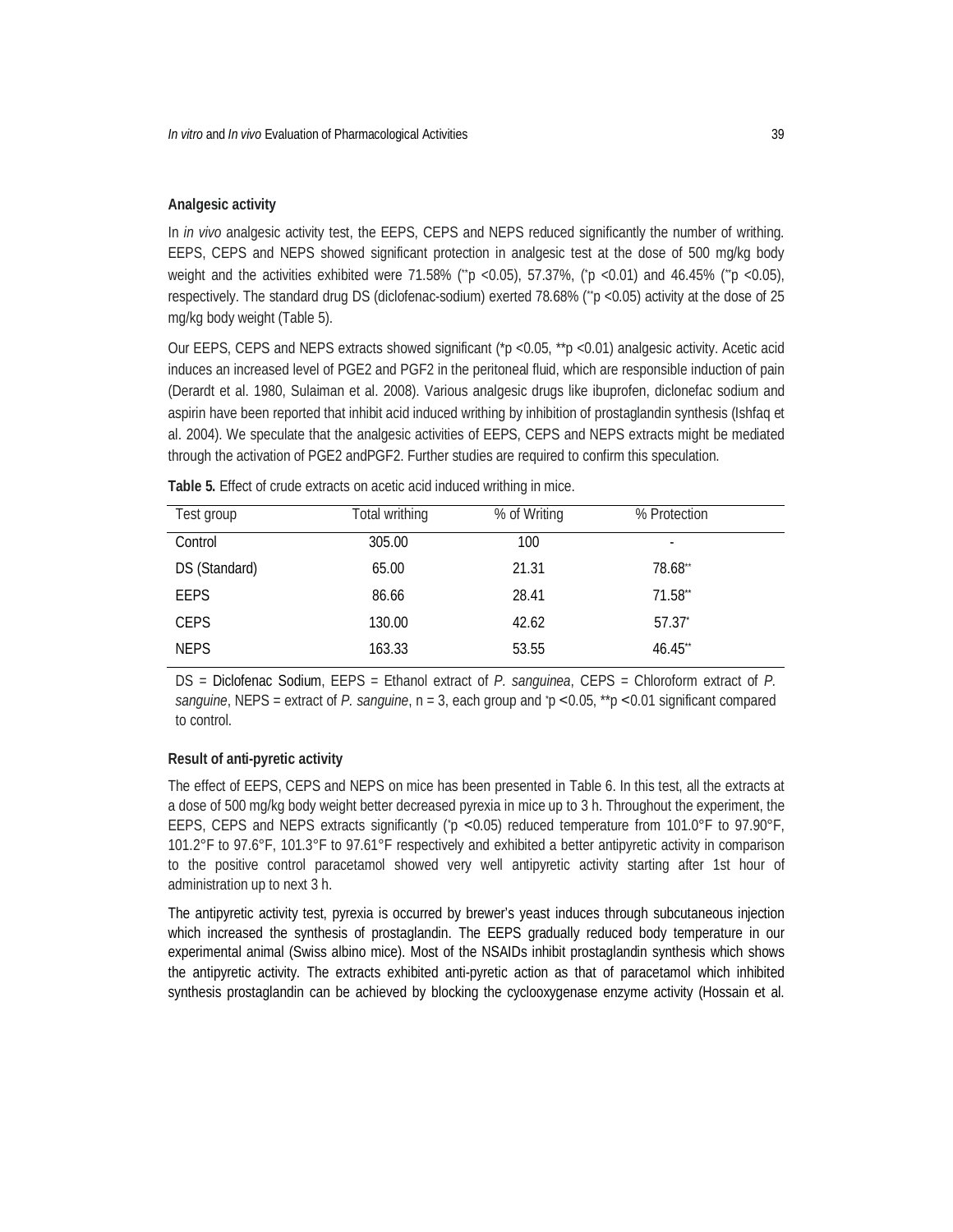2016). There are many mediators responsible for pyrexia and the inhibition of these mediators is the antipyretic effect. Thus extracts might have interfered with the release of prostaglandins.

| Groups        | Oral dose<br>(mI/kg) | Rectal body temperature ${}^{\circ}$ F at different hours (Mean $\pm$ SEM) |                |                         |                              |                              |  |
|---------------|----------------------|----------------------------------------------------------------------------|----------------|-------------------------|------------------------------|------------------------------|--|
|               |                      | Before 18 h                                                                | 0 <sub>h</sub> | 1 h                     | 2 <sub>h</sub>               | 3 h                          |  |
| Control (DDW) | 10                   | $98.6 \pm 0.12$                                                            | $101.2 + 0.07$ | $101.2 + 0.04$          | $100.7 + 0.01$               | $100.4 + 0.01$               |  |
| Paracetamol   | 150                  | $98.7 + 0.07$                                                              | $101.5 + 0.04$ | $98.9 + 0.68$           | $98.60 + 0.44$               | $97.9 \pm 0.14$              |  |
| EEPS          | 500                  | $98.9 + 0.23$                                                              | $101.0 + 0.10$ | $98.9 \pm 0.10^{\circ}$ | $98.5 \pm 0.03$ <sup>*</sup> | $97.6 \pm 0.14$ <sup>*</sup> |  |
| CFPS          | 500                  | $98.6 + 0.23$                                                              | $101.2 + 0.08$ | $99.8 + 0.47$           | $99.2 + 0.48$                | $97.9 \pm 0.25$              |  |
| <b>NFPS</b>   | 500                  | $98.9 + 0.53$                                                              | $101.3 + 0.07$ | $98.6 + 0.13$           | $97.9 + 0.13$                | $97.6 + 0.17$                |  |

**Table 6.** Effect of on Brewer's yeast *Pouzolzia sanguinea* induced pyrexia in mice

EEPS = Ethanol extract of *P. sanguinea*, CEPS = Chloroform extract of *P. sanguine*, NEPS = extract of *P. sanguine*, n = 3, each group and *\**p ˂0.05 significant compared to control.

# **Conclusion**

Data derived from our experiments suggest that EEPS, CEPS and NEPS have potential antioxidant, antiinflammatory, analgesic and antipyretic activities which are comparable with the standard drugs tested. Further research is required to identify chemical constituents, understand the underlying mechanisms and mode of action of the bio-active compounds.

### **Acknowledgements**

The authors are thankful to the Department of Pharmacy, Southern University Bangladesh and the Institute of Biological Sciences, University of Rajshahi, Bangladesh for providing necessary laboratory and other facilities and to CHASA (Centre for Health Agriculture and Socio-economic Advancements) for providing funding and for technical assistance of this study.

#### **References**

- Adams S, Hebborn, P and Nicholson S (1968). Some aspects of the pharmacology of ibufenac, a nonsteroidal antiinflammatory agent. J Pharm Pharma., 20(4): 305-312.
- Ahmed A, Rajendaran K, Jaiswal D, Singh P, Mishra A, Chandra D, Yadav and Jain A (2010). Anti-snake venom activity of different extracts of *Pouzolzia indica* against Russel viper venom. Int. J. Chem Tech Res., 2: 744-751.
- Bhal A, Bhal BS and Tuli GD (2003). Essentail Physical Chemistry. S Chand & Co Ltd publishing, New Delhi., 680-681.
- Chang T, Wu H, Wang Y, Kang P, Yang and Shyur F (2001). Antioxidant activity of extracts from Acacia confuses bark and heartwood. J. Agric Food Chem., 49(7): 3420-3424.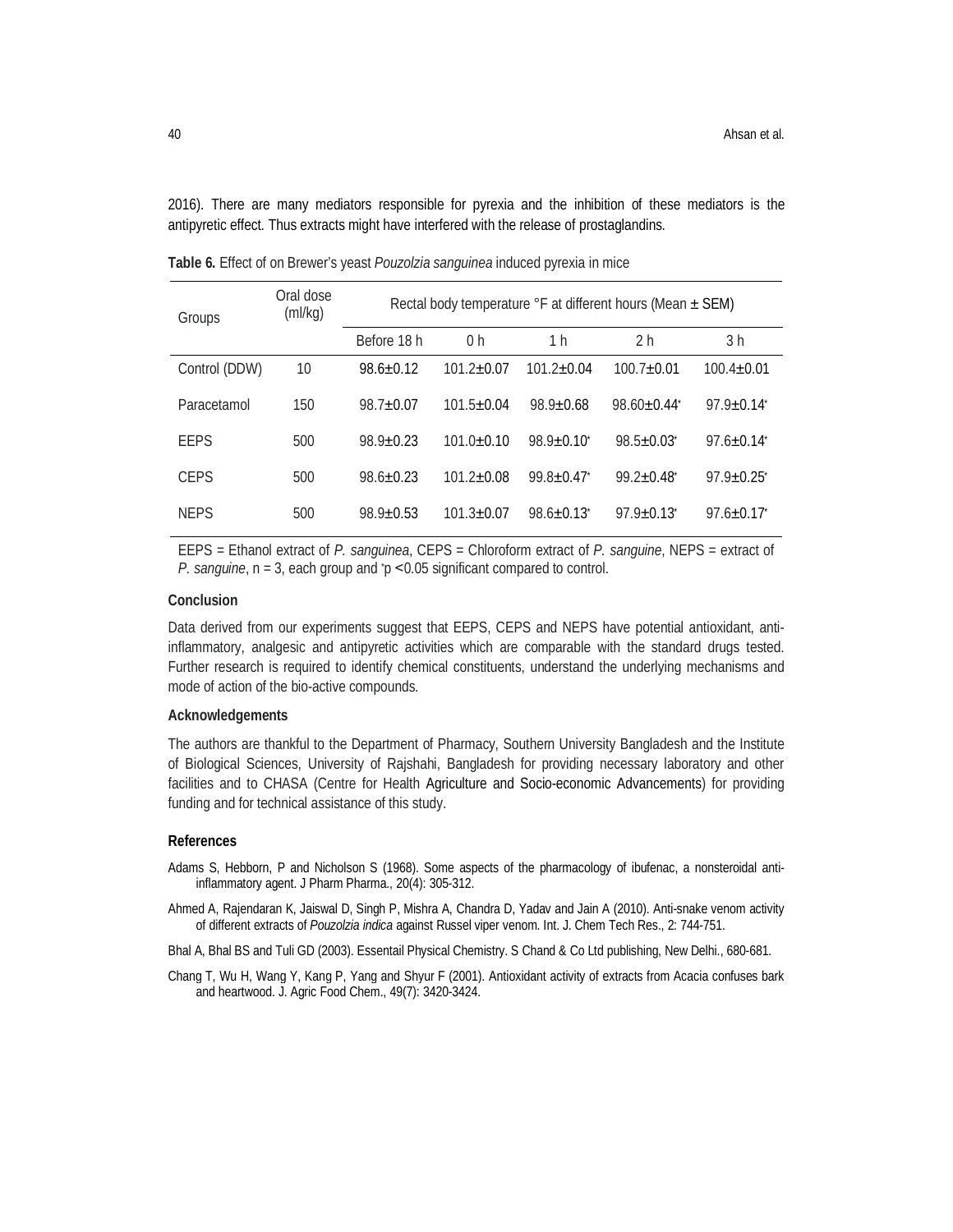- Chanyapat S, Weena J, Yaowalak U and Tanawan K (2013). Antiproliferative Effect and the Isolated Compounds of *Pouzolzia indica*. Evidence-Based Complementary and Alternative Medicine, 1(1): 1-8.
- Chi VV (1997). Dictionary of Vietnamese Medicinal Plants. Vol. 1. Hanoi: Medicine Publishing House. Ho Chi Minh City 210-215.
- Collier J, Dinneen C, Johnson A and Scheider C (1968). The abdominal contraction response and its suppression by antinociceptive drugs in the mouse. Br. J. Pharmacol Chemother, 32(2): 295-310.
- Dangol R and Gurung B (1991). Ethnobotany of the Tharu Tribe of Chitwan District, Nepal, Pharm. Biol., 29: 203-209.
- De Pouzolz PMC (2012). Royal Botanist Garden, Index of Botanists. Havard University Herbarium Retrieved. http://purl.oclc.org/net/edu.harvard.huh/guid/uuid/5edbbb7c-062c.
- Derardt R, Jougney S, Delevaliee F and Flahaut M (1980). Release of prostaglandins E and F in an algogenic reaction and its inhibition. European J Pharmacol., 61: 17-24.
- Ghani A (2005). Practical Phytochemistry. 1st Ed., Parash Publishers, Dhaka, pp.12-8.
- Grubben GJH and Denton OA (2004). Plant Research of Tropical Africa 2 Vegetables. PROTA foundation, Wageningen, Netherlands, pp. 430.
- Hossain M, Islam M, Kalam Azad A, Abdullah Al Faruq A, Tareq S and Ahsan Q (2016). *In vivo* investigation of analgesic, antipyretic, antidiarrhoeal and anxiolytic activities of *Blumea densiflora* DC. European J Pharma. Medical Res., 3(11): 50-55.
- Hossain MS, Rahman S, Rahmatullah AHM, Zaman A, Siddiky A, Mondal M, Huq T, B, Taslima Begum, Tabassum A, Alam S and Begum M (2016). Ethnopharmacological investigations of methanolic extract of *P. zeylanica* (L.) Clinical Phyto., 2: 2-10.
- Ishfaq B, Dar A and Khan A (2004). Antinociceptive activity of methanolic extracts of St. John's Wort (*Hypericum perforatum*) preparation. Pak. J Pharm Sci., 17(2): 13-19.
- Kravtsova TI, Friis I and Wilmot-Dear CM (2003). Morphology and anatomy of fruits in *Pouzolzia* (Urticaceae) in relation to taxonomy. Kew Bull., 58 (2): 297-327.
- Merrill and Elmer D (1921). A bibliographic enumeration of Bornean plants. Journal of the Straits Branch of the Royal Asiatic Society, 84: 233.
- Nhung M, Huong PTM, Anh NT, Tai BH, Nhiem NX, Doan VV, Hoang NH, Seo Y, Kim SH and Kiem PV (2020). Two new norlignans from the aerial parts of *Pouzolzia sanguinea* (Blume) Merr. Natural Product Research, 2 (1):1-8.
- Patel R, Patel A, Desai S and Nagee A (2012). Study of secondary metabolites and antioxidant properties of leaves, stem and root among *Hibiscus Rosasinensis* cultivars. Asian Journal of Biological Experimental Sci., 3(4): 719-725.
- Payum T, Das AK, Shankar R, Tamuly C and Hazarika M (2015). Antioxidant potential of *Pouzolzia bennettiana*-A nutritious traditional food plant used in Arunachal Pradesh, India. Advanced Journal of Pharmacy and Life Science Research, 3(2): 1-7.
- Prasad K, Chandra D and Bisht G (2014). Evaluation of nutritive, antioxidant and mineral composition in wild edible rhizomes of *Pouzolzia hirta* Linn. Research, 8(1): 9-15.
- Rabe T and Staden JV (1997). Antibacterial activity of South African plants used for medicinal purposes. J. Ethnopharmacol, 56: 81-87.
- Sayeed A, Akteruzzaman M, Islam A and Sattar MA (2003). A prenylated isoflavone from *Pouzolzia indica*: it's *in vitro* antimicrobial activity and cytotoxicity evaluation. Oriental Journal of Chemistry, 19 (1): 35-40.
- Shinde A, Phadke S, Nair M, Mungantiwar A, Dikshit J and Saraf O (1999). Membrane stabilizing activity-a possible mechanism of action for the anti-inflammatory activity of *Cedrus deodara* wood oil. Fitoterapia, 70: 251-257.